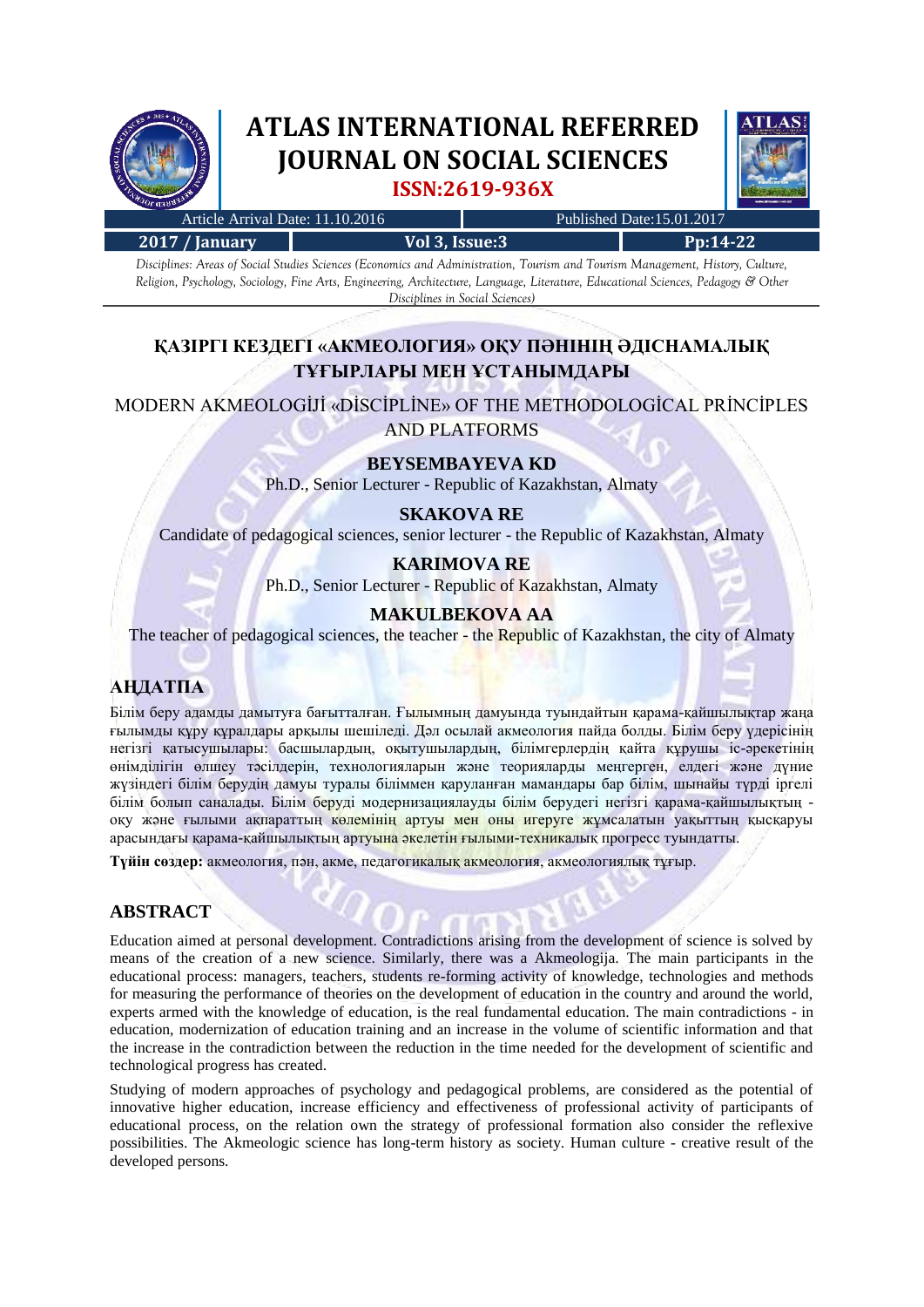Development of akmeologichesky knowledge and its educational potential considered from the point of view of the sovrmennykh of approaches of education demands contents changes, the characteristic and orientation of vocational training, process of development of professional knowledge, speaks by means of personal, valuable and motivational spheres of subjects of educational process in a higher educational institution.

Akmeology develops as science about values, their improvement and abilities of highly effective realization of professional activity of the person, also she develops as science about dynamic self-development and selfrealization, full activity of the personality. In akmeology education is considered as the self-organizing system subordinating to laws of self-realization of natural potential of the person in culture products, providing spiritual products – primary new education.

Knowledge, competence, skill is "spiritual production", the created in the course of education or mental, physical and akmeologichesky new growths in properties of participants of educational process. In communication by development of akmeology as sciences, the next periods and new tasks are defined. First, judgment of achievement of specific acme result in philosophico-historical approach, allocation of acme elements of the past of human activity in the historical periods, their introduction in the future and creation of methodology of profound akmeologichesky knowledge. Secondly, development of the concrete directions of akmeology political science, economy, management, pedagogics and others, then a problem of achievement of the person of the highest results isn't considered relevant, also the problem of achievement of results by the person in spheres of policy, economy, the welfare sphere is a current problem.

The highest stage of development, his peak - "acme" is the many-sided state covering formation of the person as persons and certain periods of his development, characterizing him as experts. As akmeology object, the developing personality in a development stage is. In broad understanding, his subject of studying are the objective and subjektvny factors contributing or interfering the progressive development of the personality that is the conditions promoting the adult in development, the relations, creativity, in the professional activity. Akmeology – new science, but she is considered world outlook science in development and a samosovershestvovaniye, full improvement of the person, and in activity and creativity his contents is considered akmeologichesky science. Search of ways of self-realization of the personality, disclosure of his potential is always carried out continuously.

Akmeology as science is capable to opposition to negative conditions intesivno to the changing social conditions of modern society, she has arisen as the requirement necessary for competent experts, highly qualified specialists. Also, akmeology can have negative effect on increase in concepts about improvement opportunities of formation of the person as professional and personality.

For the decision modern social, personnel, professional, educational and other problems, akmeology has proved the practical importance, has been defined as independent science. Scientific interest in akmeology will never disappear. Sources of akmeology originate from pedagogics and psychology and as the new science a problem of improvement of quality of education is actively studied. The Mezhdistsilinarny characteristic of akmeology allows search of new opportunities, also creation of model the akmeologicheskikh of schools and to search of new opportunities of his approbation.

**Keywords:** Akmeologija. acme, discipline, teaching, Acmeology, foothold.

Психологиялық-акмеологиялық мәселелерге қатысты қазіргі заманғы көзқарастарды зерттеу, инновациялық жоғары кәсіби білім берудің әлеуеті ретінде қарастырылады, білім беру үдерісіне қатысушылардың кәсіби іс-әрекетінің тиімділігін және өнімділігін арттырады, сонымен бірге кәсіби қалыптасудың өзіндік стратегияларына қатынасы бойынша рефлексияның мүмкіндіктерін қарастырады. Акмеология ғылымы пәнінің қоғам сияқты ұзақ тарихы бар. Адамзат мәдениеті – кемелденген адамдардың шығармашылық нәтижесі.

Білім берудегі қазіргі үрдістер тұрғысынан қарастырылатын акмеологиялық білімнің дамуы және оның білім беруші әлеуеті, кәсіби даярлықтың мазмұнын, сипатын және бағыттылығын өзгертуді талап етеді, онда кәсіби білімді меңгеру үдерісі жоғары оқу орнындағы білім беру үдерісінің субъектілерінің тұлғалық, құндылықты-мағыналық сферасы арқылы басқаша түсіндіріледі.

Акмеология адамның құндылығы, оны жетілдіру мен өзінің кәсіби іс-әрекетін жоғары тиімділікпен жүзеге асыру қабілеті туралы ғылым ретінде дамиды, сонымен бірге,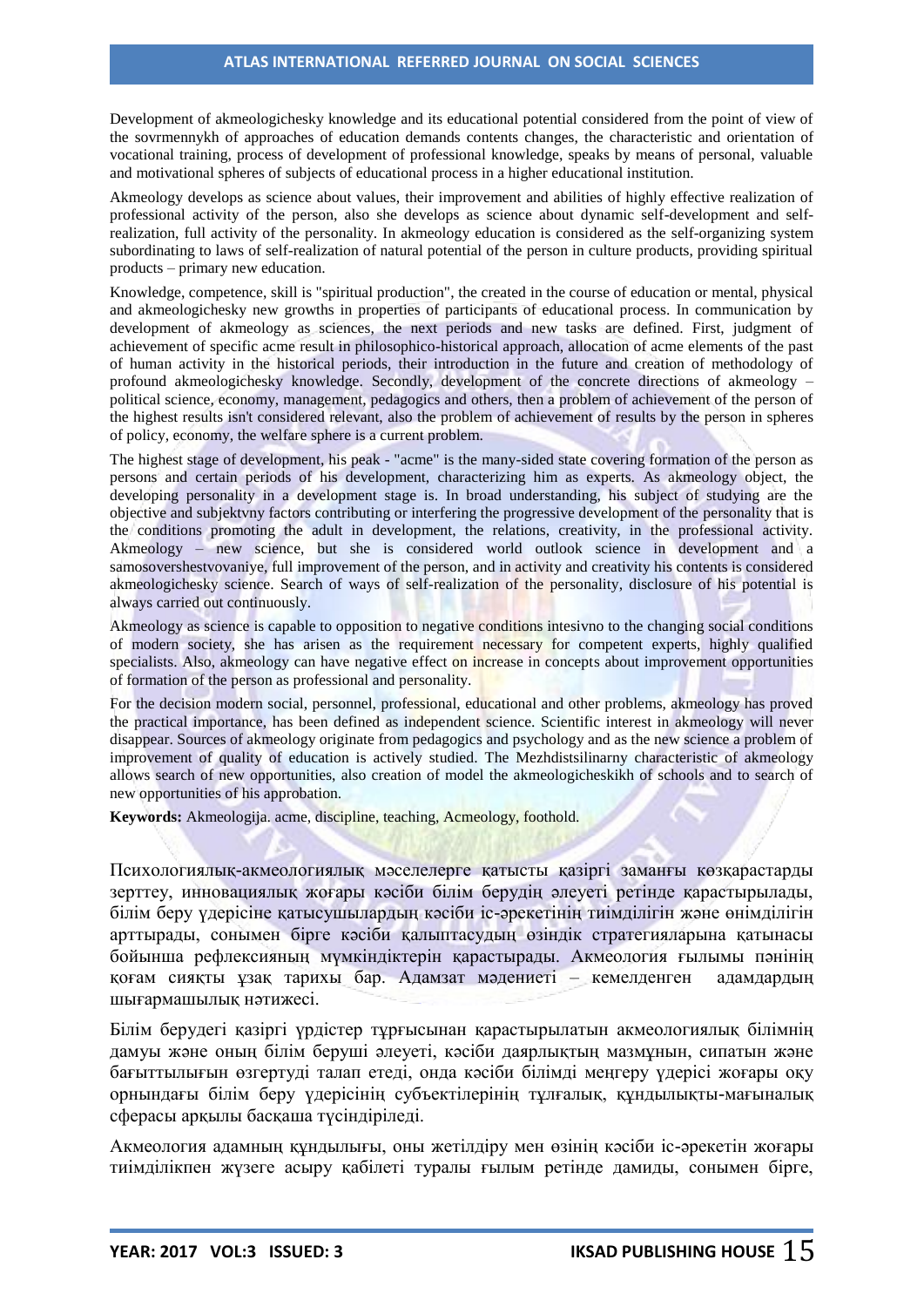тұлғаның динамкалық тұрғыда өзін-өзі дамыта және өзін-өзі жүзеге асыра отырып, толыққанды өмір сүру туралы ғылым ретінде дамиды. Дәл осы акмеологияда білім беру, алғаш рет бастапқы жаңа құрылымдарды – адамдағы рухани өнімдерді қамтамасыз ететін, мәдениет өніміндегі адамның табиғи әлеуетін өзіндік жүзеге асыру заңдарына бағынатын, өзін-өзі ұйымдастырушы жүйе ретінде қарастырылады.

Білімдер, құзыреттілік, шеберлік – бұл білім берумен құрылатын «рухани өнімдер» немесе білім беру үдерісіне қатысушы тұлғалардың қасиетіндегі психикалық, физикалық және акмеологиялық жаңа құрылымдар. Акмеология ғылымы пәнінің қоғам сияқты ұзақ тарихы бар. Адамзат мәдениеті – кемелденген адамдардың шығармашылығының нәтижесі. Ежелгі дүниенің тарихының дамуындағы акмекезеңдер дамудың бір дәуірінен екінші дәуіріне дейінгі терең білім мен нақты тәжірибені беру жүйесі ретінде, дамудың терең мәнін түсінуге көмек береді. Әсіресе, адамның дамуы темір дәуірінде аса жоғары акме-нәтижеге жетті.

Акмеологияның бастау көздері Ежелгі Грекияға байланысты, бұл кезеңде адам ақыл-ой және дене дамуының шыңдарының үйлесімі ретінде кемелдену идеалына ұмтылған болатын. Адамзат қоғамының дамуының әртүрлі тарихи кезеңдерінде идеалдар алуан түрлі болды, алайда олар әрдайым интегративті құрылымдар, табиғаты бойынша гетерогенді үдерістердің шыңдарының үйлесімі нәтижесі ретінде қарастырылды. Ежелгі Үндістанның данагөйлері адамның жер бетіндегі өмірінің жақсаруын оның тұлғасын жетілдірумен байланыстырды; Конфуций және Лао Цзы азаматтық және әскери жетілдірудің біріктіруін негіздеді; Демокрит, Сократ, Эпикур өзін-өзі дамытуды адамзат өмірінің мақсаты деп санады; Марк Аврелий, Плутарх, Сенека адамгершілік жетілдірудің өзіндік сана мен аскетизм түрінде көрініс беретінін атап көрсетті; Фома Аквинский, Д.Бруно, Г.Лейбниц, Б.Спиноза жетілдірудің мүмкіндігін рухани дамытуға деген сенімділікпен байланыстырды; еркіндік, жалпыадамзаттық құндылықтар, адамгершілік мәселелерін Г.Гегель, И.Кант, И.Фихте, Ф.Шеллинг зерттеді.

Кемелденудің жоғары сатысы, оның шыңы – «акме» – бұл адамның азамат ретінде қаншалықты дәрежеде қалыптасқанын, өз ісінің маманы, тұлға ретінде қалыптасқанын сипаттайтын, оның дамуының белгілі кезеңін қамтитын көпшамалы күйі.

Акмеологияның нысаны ретінде, кемелдену сатысындағы дамушы тұлға алынады. Кең мағынасында оның пәні ретінде – кемелденген тұлғаның прогрессивті дамуына ықпал ететін немесе кедергі келтіретін объективті және субъективті факторлар алынады, яғни ересек адамның дамуда, қатынастарда, шығармашылықта, өзінің кәсіби іс-әрекетінде ең жоғары деңгейге жете алатын жағдайлар алынады.

Акмеологияның ғылым ретіндегі дамуының сатыларында акмеологияның екі базалық атрибуты байқала бастады. Біріншісі – акмеологияның тарихпен және тарихифилософиялық тұғырмен байланысы, ол ересек адамның дамуын талдауда және оның адам мен адамзат дамуындағы жоғары мәдени жетістіктер формасында заттық ісәрекеттің нақты нәтижелеріне жетуді талдауда, тарихи өркениеттердегі еңбек ісәрекетін талдауда көрінеді. Екіншісі – белгілі нәтижелерге жетуде және ересек адамның даму сатылары ретінде өткен мен болашақты қарастыруда, өнімді іс-әрекет үдерісінде адамның психологияның әмбебап заңдарын зерттеуінің басталуы.

Акмеологияның ғылым ретінде дамуына байланысты, дамудың келесі сатысы анықталады және жаңа міндеттер туындайды. Біріншіден, тарихи-философиялық тұғырдан нақты акме-нәтижеге жетуді мағыналау, тарихи сатыларда адамның ісәрекетіндегі өткеннің акме-элементтерін айқындау, оларды болашаққа ендіру және тереңдетілген акмеологиялық білімнің әдіснамасын құру. Екіншіден, акмеологияның нақты бағыттарын дамыту – саясаттану, экономикалық, басқарушы, педагогикалық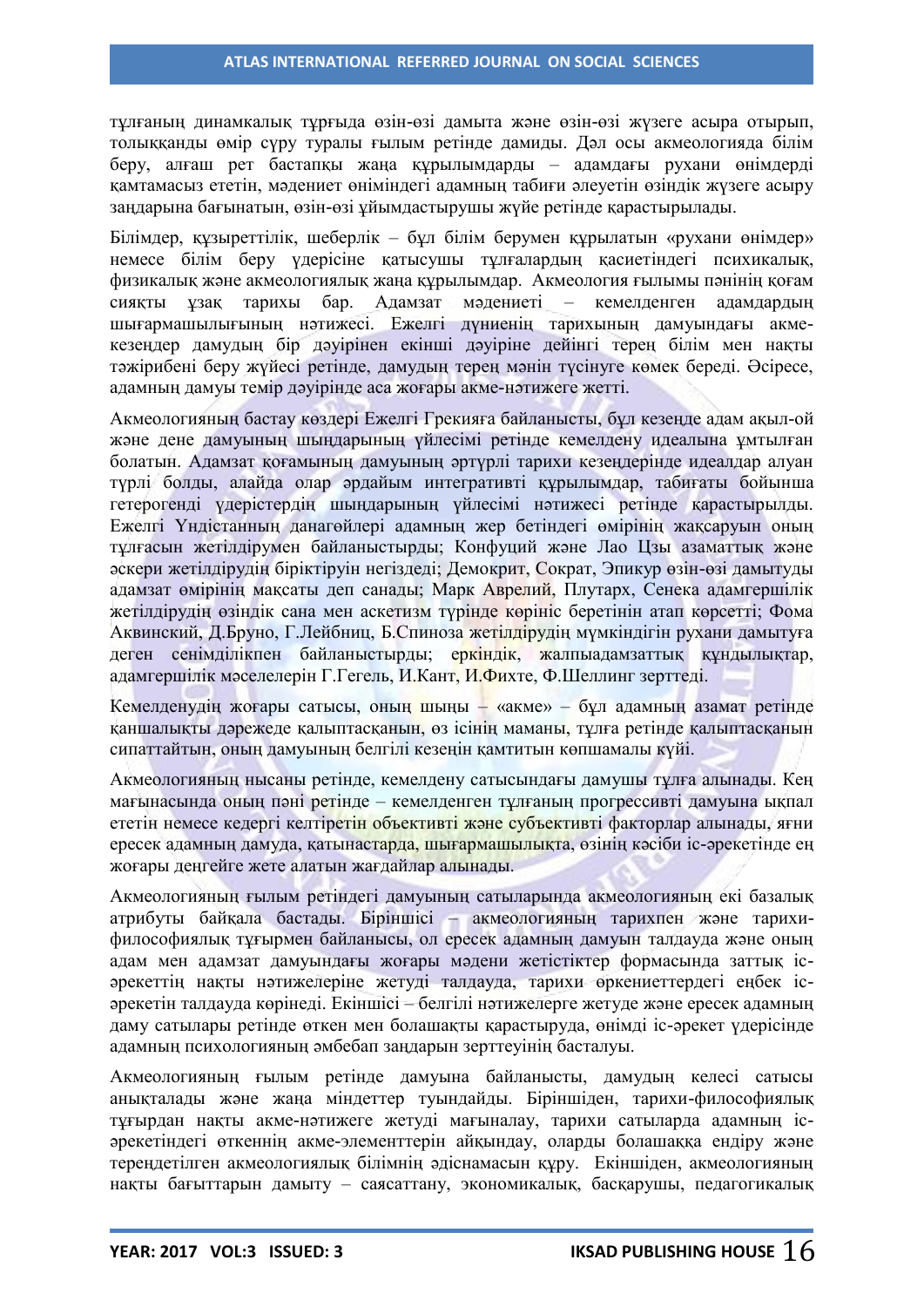және басқалар, онда тек жеке адамның аса жоғары нәтижеге жету мәселесі өзекті болмайды, сонымен бірге оның алуан түрлі жүйелерде - саясат, экономикалық, әлеуметтік-мәдени салаларда аса жоғары нәтижеге жетуі өзекті болып саналады.

Соның салдарынан акмеологияның ғылым ретіндегі пәндік өрісі кеңейеді, «адам-адам», «адам-қоғам» және «адам-табиғат» жүйелеріндегі категориялық-ұғымдық аппаратты нақтылаудың қажеттілігі пайда болды. Сонымен бірге, ғылыми білімнің қол жеткізілген деңгейіне байланысты, акмеология мәселелерін тарихи-философиялық даму тұрғысында қарастыру қажет.

Акмеология – жаңа ғылым, алайда адамның дамуы мен өзін-өзі жетілдіруіне, оның өмірде өзін-өзі жетілдіруінің толыққандылығына қатысты дүниетанымдық ғылымдар болып саналады, ал іс-әрекет пен шығармашылықта мазмұны акмеологиялық болып саналады. Тұлғаның өзін-өзі жүзеге асыру жолдарын іздеу, оның әлеуетін ашу жолдарын іздеу әрдайым жүзеге асырылды. Толыққанды шамада бұл Қазақстандағы ғылыми ой-пікірлерге қатысты болады.

Акмеология идеясының тарихи дамуының спецификасын Н.В.Кузьмина атап көрсетті, ол адамның өзін-өзі жетілдіруі, рефлексия және даналығы туралы онша танымал емес, гуманистік философиялық және антропологиялық идеяларды ашты (В.С.Соловьев, Н.О.Лосский, А.Ф.Лосев, П.А.Флоренский). Акмеология саласында 1990-жылдардағы зерттеулердің жандануы, жаңа ғылыми бағыттардың пайда болуына әкелді: жалпы және басқарушы акмеология (О.С.Анисимов, А.А.Деркач, В.П.Ситников және т.б.), олар адамның іс-әрекетіндегі шыңға жету жетістіктерінің жалпы заңдылықтарын және олардың басқару қызметі мен мәнсапқа енуін зерттейді, педагогикалық акмеология (Н.В.Кузьмина, А.А.Реан, Ю.А.Гагин, Н.Ф.Вишнякова және т.б.), ол ересек адамның кәсіби іс-әрекетіндегі шыңның (акме) көріністері ретінде кәсібиліктің және креативтіліктің объективті және субъективті факторларын және осы факторлар қалыптасатын өнімді педагогикалық жүйелерді модельдеудің шарттарын айқындайды.

Педагогикалық акмеология білім беру акмеологиясы болып қайта құрылды, оның міндеті ретінде білім беру үдерісінің субъектілерін іс-әрекеттің алуан түрлі сферасында адамның шығармашылық әлеуетін жетістікпен жүзеге асырудың теориясы мен технологиясымен қаруландыру алынады.

Акмеология білім беру жүйесі жағдайында ересек адамның және өскелең ұрпақтың біртұтас дамуындағы жоғары жетістіктерге бағдарлайтын теориялық-әдіснамалық тұғыр ретінде болады. Акмеологиялық тұғыр қамтиды:

1) білім беру ортасында өскелең ұрпақты және ересек адамды индивид, тұлға, даралық және өмір сүру субъектісі ретінде біртұтас зерттеу;

2) жетістік мотивациясы үшін педагогикалық шарттарды құру, білім беру үдерісінің субъектілерінің жетістіктеріне деген қажеттілікті өзектілеу, олардың жоғары нәтижелерге, шығармашылыққа деген ұмтылысы;

3) шығармашылық қайта құрушы іс-әрекетті вариативті білім беру кеңістігі ретінде ұйымдастыру, әрбір даралықтың интеллектуалды және шығармашылық әлеуетін ұйымдастыру;

4) синергетикалық білім беру жүйесінде педагог пен оқушының өзін-өзі дамыту мен өзін-өзі жетілдіруінің интеграциялық критерийлері тұрғысында білім беру сапасын бағалау: шығармашылық даралық адамның біртұтас дамуының жоғары деңгейі ретінде; денсаулық адамның өмірлік күш-қуатының интеграциялық критерийі ретінде; шығармашылық адамның белсенділігі мен дербестігінің жоғары деңгейі ретінде;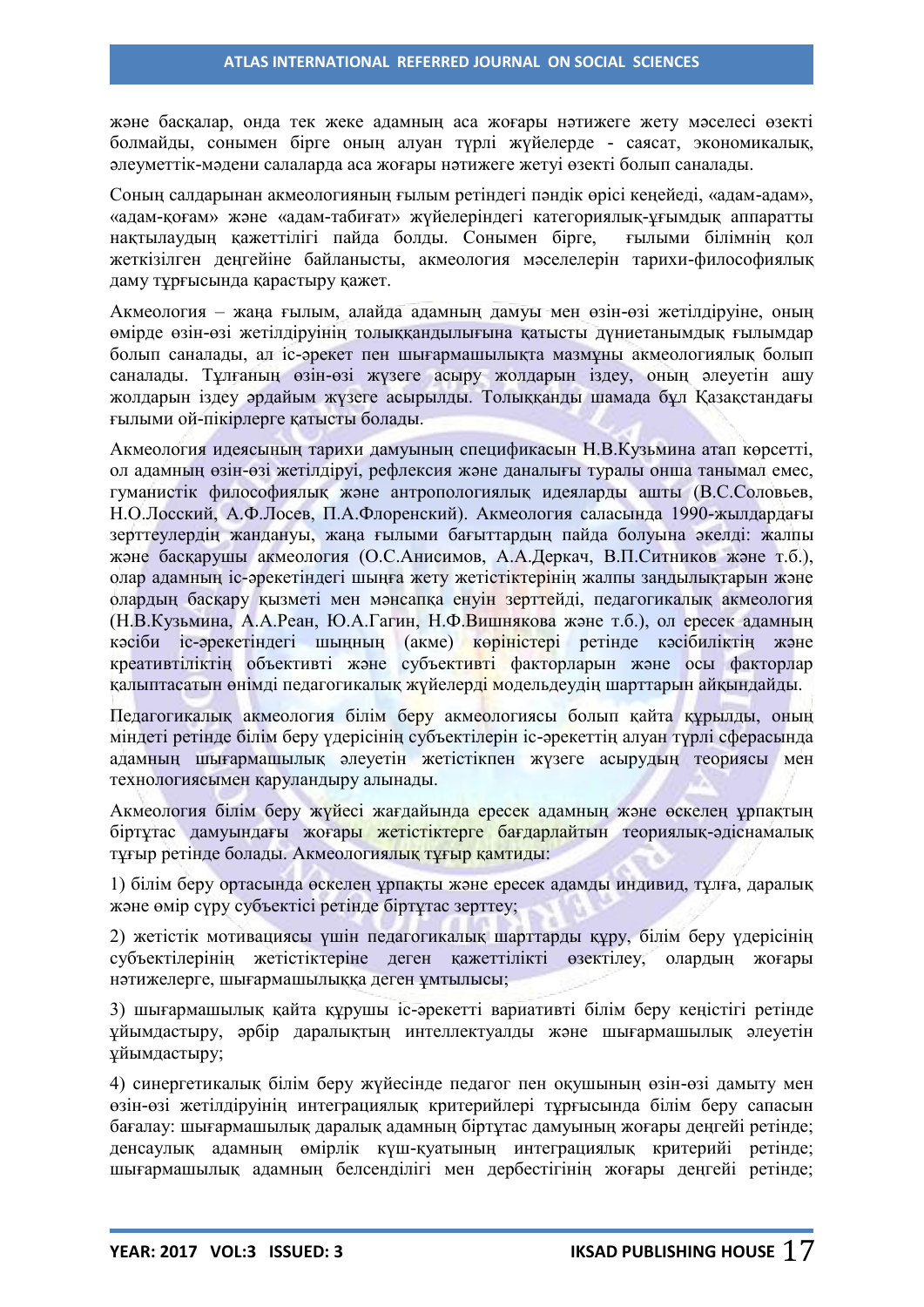кемелдену өскелең жас ұрпақтың ересектенуінің әрбір жас кезеңінде дамудың, білім беру мен тәрбиенің бірлігінің интеграциялық критерийі ретінде; кәсібилік адамның кәсіби іс-әрекеттегі мәнді күш-қуатын практикалық тұрғыда жүзеге асырудың жоғары деңгейі, руханилық ретінде.

Білім беру акмеологиясы білім берудегі акмеологиялық тұғырда жобалаушыбағдарлаушы, қайта құрушы іс-әрекет ретінде және адамның әлеуметтік-мәдени болмысын өзіндік ұйымдастыру саласында, білім берудің акмеологиялық тұжырымдамасын жүзеге асыратын білім беру жүйесінің өнімді модельдерін құрады.

Білім беру акмеологиясы (Н.В.Кузьмина, А.А.Деркач, А.А.Реан, В.Н.Максимова, Е.И.Степанова, Ю.А.Гагин және т.б.) – бұл адамның дамуы, білім беру жүйесінің алуан түрлі типінде және түрлерінде адам дамуында және іс-әрекетіндегі шыңдарға жету туралы білімді, білім беру ортасында интеграциялайтын философиялық және психологиялық-педагогикалық ғылым.

Қазіргі заманғы акмеология қалыптасу сатысында келеді. Акмеология – жаратылыстану, қоғамдық және гуманитарлық пәндердің түйісуінде пайда болған және адамның кемелдену сатысында дамуының заңдылықтары мен механизмдерін зерттейтін, әсіресе осы дамудың аса жоғары деңгейіне жетуін зерттейтін ғылым.

Қазіргі заманғы білімнің үш негізгі әдіснамалық бағдары бар: жаратылыстану-ғылыми, гуманитарлы және технологиялық. Акмеологияның негізгі сипаттамаларын қарастырамыз.

1. Жаратылыстану-ғылыми бағдар дербес сала ретінде бөлініп шығуға ұмтылыста көрінеді. Әдіснамалық тұрғыда ол көп жағдайда классикалық жаратылыстану білімінде қалыптасқан пәндік стандарттарға сүйенеді (эксперименттік деректерді сипаттау, заңдылықтар мен механизмдерді зерттеу, олардың математикалық тұрғыда сенімділігін қамтамасыз ету түрінде). Бірқатар акмеологиялық феномендерді талдауда (дарындылықтың табиғатын, генетикалық және физиологиялық ерекшеліктерді, кәсіби шеберліктің қалыптасуының психофизиологиялық алғышарттарын және т.б.) жас ерекшелік психологиясынан, психогенетикадан, еңбек психофизиологиясынан және т.б. салалардан жаратылыстану-ғылыми білімдерге деген аппеляция жүзеге асады.

2. Гуманитарлы бағдар адам туралы ғылымдармен генетикалық өзара әрекетке негізделетін онтологиялық байланыста және дербес пән ретінде олардан пәндік тұрғыда ажырауда көрінеді. Акмеология пайда болғанға дейін ересектердің кәсібилігі, шығармашылығы, оларға білім беру зерттелді, алайда шеберлікті, оның «акме» атты шыңдағы формаларын зерттеудің спецификасы акмеологиялық технологияларды құрастыруға және спецификалық проблематиканың туындауына әкелді.

3. Технологиялық бағдар техникалық ғылымдармен өзара әрекеттестікте (кибернетика, жүйелі техника, ақпарат теориясы және т.б.) және практикалық бағдарланған білімнің нақты стандарттарын қолдануда көрініс береді. Ескеретін бір жайт, акмеология техникалық пәндермен жанама түрде байланысты, мысалы, адамзат факторын техникада оңтайландыруды қамтамасыз ететін эргономика арқылы байланыстыруға болады. Сонымен бірге, гуманитарлы білімді технологияландыруда психотехника және ойын техникасы, инноватика және рефлексия И.Семенов бойынша және техникалық ғылымдарды гуманитарландыруда (бионика, соционика, эвристика, синергетика және т.б. пайда болуы) көрініс беретін қазіргі заманғы праксеологияның акмеологияға әсерін ескеру қажет.

Акмеологияның дамуында төрт негізгі саты анықталады: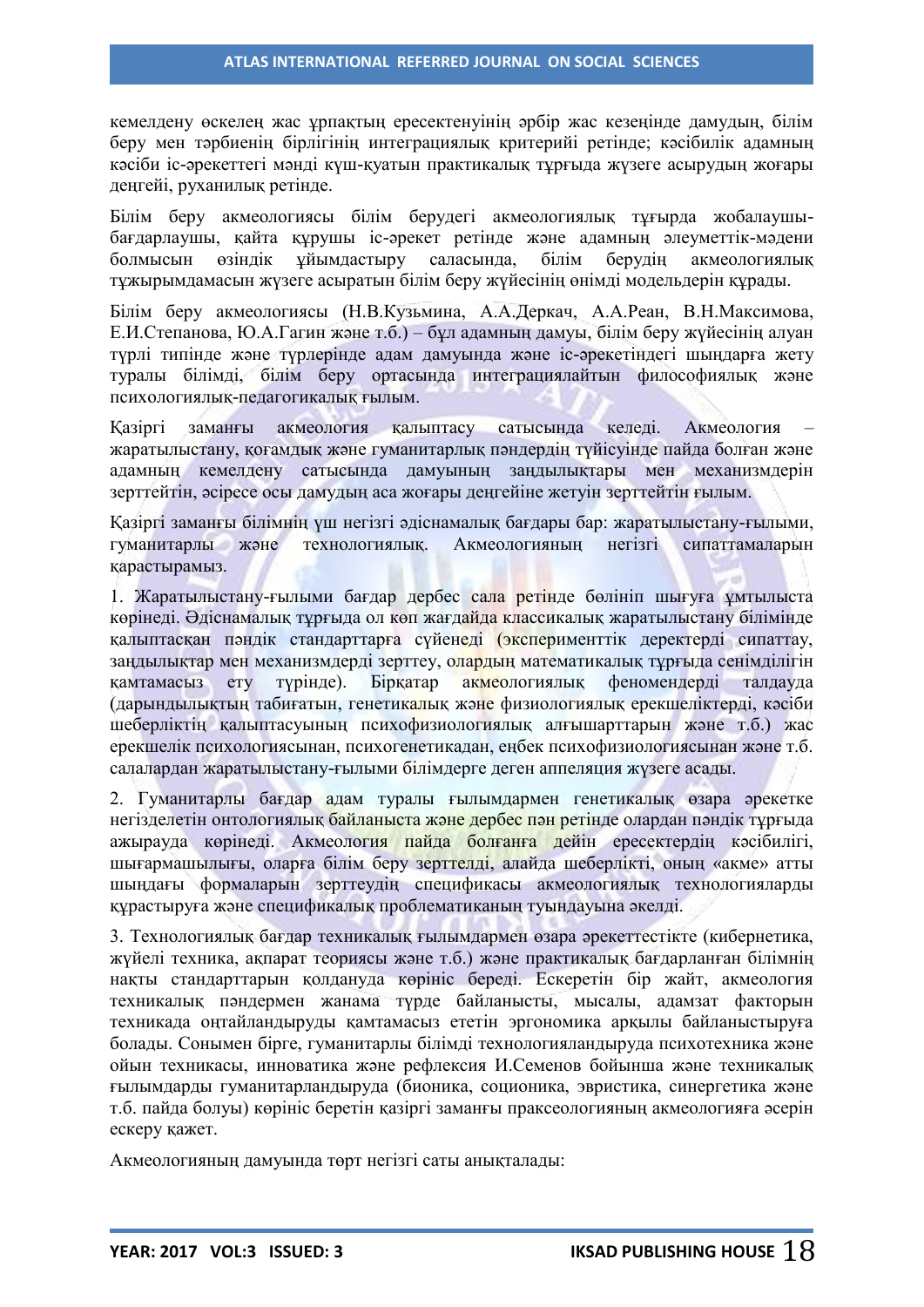- латентті – адамтанудың акмеологиялық сферасын ғылыми тануда тарихи, мәдениеттанушы, әлеуметтік, философиялық, ғылыми, педагогикалық, практикалық алғышарттарды бірте-бірте құрастыру;

- номинациялық – осындай тектегі білімде әлеуметтік қажеттілікті саналы ұғыну;

- инкубациялық – акмеологиялық проблематиканы зерттеудің қажеттілігі туралы тұжырымдамалы идеяның туындауы және акмеологияның ерекше пән ретінде кеңейту бағдарламасын ұсыну;

- институционалды – әлеуметтік құрылымдарды құру: жоғары оқу орындарында және акмеологиялық ғылымдардың Халықаралық академиясында акмеологиялық кафедралар мен факультеттерді, зертханаларды құру.

Акмеология – бұл адамның шыңдағы жетістіктері туралы ғылым. Акмеология келесі сұрақтарға жауап беруге тырысады: адамның өзін қалай белсендіруге болады? Өмірде жетістікке қалай жетуге болады? Акмеге – өз мүмкіндіктерінің шыңына қалай жетуге болады? Өмірдің мәні неде? Адамның басты қызметі қандай? Жеке шындық қайда және өз жолын қалай табуға болады?

Әрине, бұл ғылым адамның кемелдену кезеңіндегі жетістіктерін зерттеп қоймайды, сонымен бірге сол жетістіктерге жетелейтін факторларды зерттейді. Ол адамның рухани, интеллектуалды және дене мүмкіндіктерін барынша дамытуды қандай жағдайда жүзеге асыра алатынын анықтайды. Оны зерттеу адам өмірінің мәнін түсінуге көмек береді. Акмеология адамның психофизикалық даму және жас кезеңіндегі динамикасын зерттейді.

Адамның бірінші өмірлік сатысы – балалық шақ. Бұл кезеңде сәби қоршаған әлемді таниды, алғашқы әлеуметтік тәжірибені игереді. Жасөспірімдік кезең. Бұл кезеңде тұлғаның қалыптасуы жүреді. Жасөспірімдік кезеңде рефлексиялау – өзін-өзі тану қабілеті пайда болады. Жасөспірімдер үйрену және дербестік қабілеттері сияқты маңызды сапаларды меңгереді. Жастық шақ. Рухани және дене күштерінің өркендеу уақыты. Өз жолын, өз тағдырын іздеу кезеңі. Кәсіби біліктер, дағдылар меңгеріледі, шығармашылық әлеуеті ашылады. Ересектік өмір. Бұл адамның еңбек ететін, шығармашылықпен шұғылданатын, ойланатын өнімді уақыты. Бұл маңызды жетістіктер, аса маңызды жаңалықтар мен тапқырлық уақыты. Кәрілік кезеңі. Бұл уақытта күш-қуат азаяды, мүмкіндіктер сарқылады. Алайда, өткен өмір туралы естеліктер уақыты ғана емес, сонымен бірге өткенді қайта мағыналауға, өткен өмірді қайта бағалауға мүмкіндік берілетін уақыт.

Адамның ересектенуі – адамның даралану және әлеуметтену сияқты екі қарама-қарсы механизмдерінің, онтогенез бен социогенездің өзара әрекеттестігінің күрделі үдерісі (Д.И. Фельдштейн). Ересектерге білім беруді адамды дараландыру мен әлеуметтендіру үдерістерімен бірлікте, оны біртұтас және өзіндік дамыту үдерісі ретінде қарастыру қажет, ал ересек білім алушыны – әлеуметтік-адамзаттық іс-әрекет субъектісі және білім берудің әлеуметтік-дамытушы функциясын таратушы ретінде қарастыру қажет.

Кемелдену сатысы – онтогенездің шыңдарына жеткен қатып қалған форма емес, ол вариативті жас шеңберлері, акме жетістіктерінің көрсеткіші, айқын дара сипаты бар онтогенетикалық даму сатысы. Білім беру қарым-қатынас пен танымның факторларын «қамтитын», адамның жаңа шыңдарға, шығармашылыққа, ойлаудың стереотиптерін жеңуге, жаңа әлеуметтік байланыстар мен қатынастарға, ішкі резевтерді жұмылдыруға деген қозғалысты қамтитын қажетті шарт ретінде болады.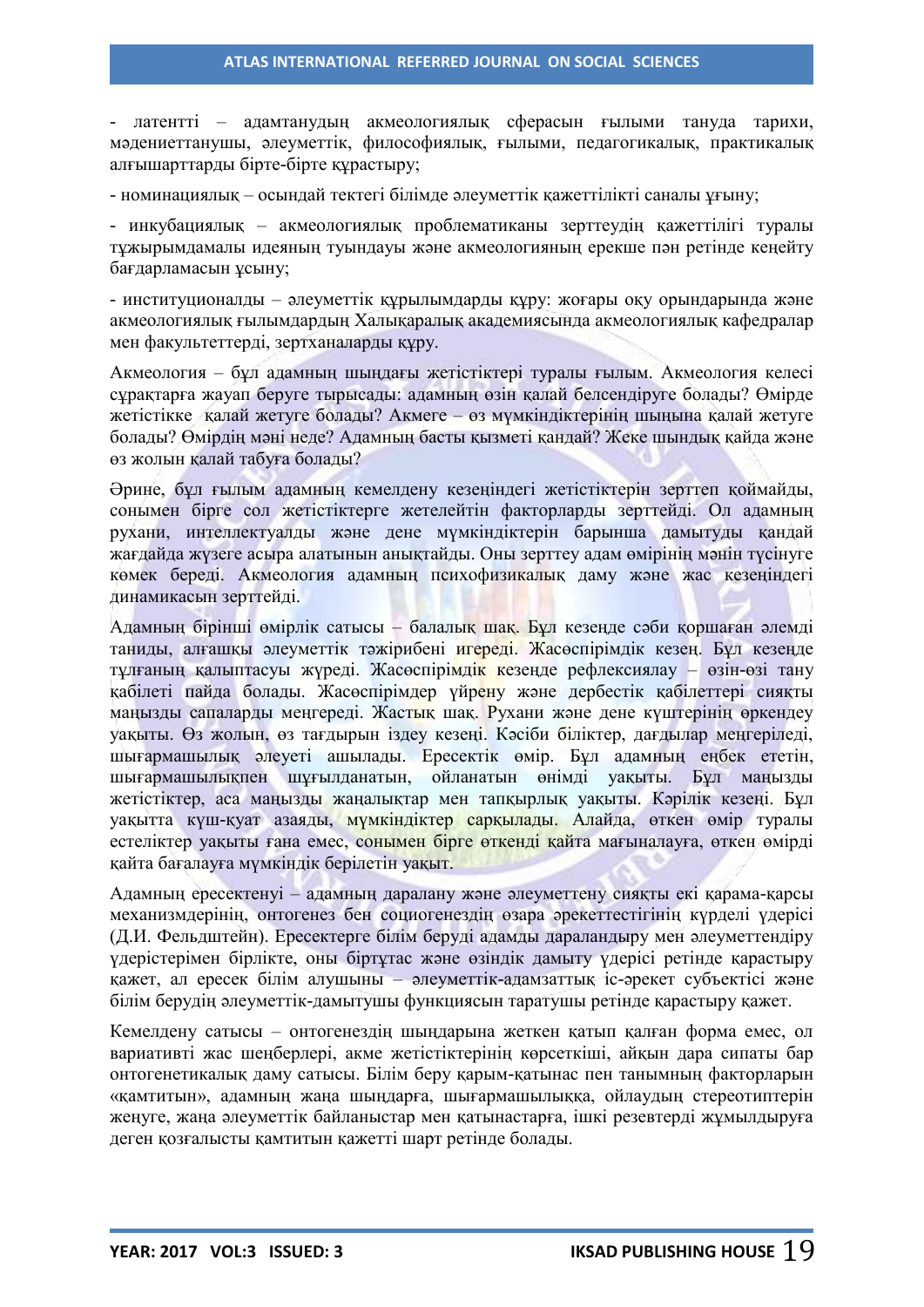Әдіснамалық тұрғыда акмеология іргелі-қолданбалы сипаттағы кешенді ғылым болып табылады. Іргелілік басқа ғылымдарда зерттелмейтін болмыс сферасындағы заңдылықтарды танумен анықталады. Акмеологияның танымдық сипаты практикалықбағдарланған акмеологиялық технологияларда көрініс табады.

Акмеологиялық тұрғыда келесі аспектілер айқындалады: жас ерекшелік, білімділік, кәсіби шеберлік. Акмеологиялық креативті, экзистенциалды және мәдениеттанушылық мүмкіндіктер зерттеледі. Мұнда жүйе құраушы фактор ретінде шеберліктің рефлексивтілігі алынады. Акмеология — зерттеулер кешенді сипатта болатын интегративті пән. Осындай зерттеулердің нәтижесінде ашылатын деректер мен заңдылықтар жүйелі тұғырда түсіндіріледі. Басқару теориясымен, педагогика және психологиямен өзара әрекеттестікте акмеология кадрларды кәсіби даярлау сферасына біршама өзгерістер енгізеді. Кадрларды даярлаудағы акмеологиялық тұғырда мамандардың шығармашылық қабілеттерін дамыту және олардың біліктілігін жетілдіру проблематикасы басым орын алады. Мәселелер келесі бағыттарда шешіледі:

- жас ерекшелік — педалогия тұрғысында (балалар мен жастарды зерттейтін), ересектер андрологиясы тұрғысында (студенттер мен мамандарды зерттейді), геронтология тұрғысында (еңбек ардагерлерін зерттейді) нышандар мен қабілеттерді диагностикалау;

- білім беру — жалпы, кәсіби және үздіксіз білім беру жүйесінде білім және біліктерді диагностикалау және дамыту;

- кәсіби — еңбектің белгілі бір түріне кәсіби жарамдылықты, психологиялық дайындықты анықтау және оның нәтижелері үшін жауапкершілікті анықтау арқылы, еңбек іс-әрекетін жүзеге асырудың мүмкіндіктері мен нәтижелерін анықтау;

- креативті — жүзеге асыруда жұмсалатын күш-қуатты анықтау (кәсібиліктің деңгейін, шеберліктің рефлексивті-инновациялық әлеуетін айқындау және шығармашылық үдерісінде алынған инновациялардың әлеуметтік мәнін бағалау).

Мұғалімнің кәсіби дамуының спецификасы, оның кәсіби дамуын қарастырады, «адамзаттық даралық» ұғымынан «кәсіби маман» ұғымын бөліп қарастырмауда, өз кезегінде адамның даралығын дамытудың барлық қырларында көрініс табады. Мұны мұғалімнің құзыреттілігін дамытудың мақсаттарын нақтылауда ескеру қажет. Мұғалімнің кәсіби және тұлғалық дамуының бірлігі, кәсіби дамудың мақсаты мұғалімнің даралығының біртұтас сапасы ретінде алынуында көрініс табады. Мұнда мұғалімнің дамуының оқушылардың дамуымен ұқсастығы байқалады. Алайда, ісәрекеттің жетекші типін алмастырумен негізделген айырмашылықтар да болады: бір жағдайда жетекші іс-әрекет ретінде кәсіби іс-әрекет алынады, ал келесі жағдайда – оқу іс-әрекеті алынады. Алайда, оқу іс-әрекеті кәсіби іс-әрекетке «ендіріледі», себебі оқусыз мұғалімнің басты жұмыс инструменті ретіндегі құзыреттілігі мен даралығын тиімді дамыту мүмкін болмайды. Мұғалімнің кәсіби және оқу іс-әрекетінің бірлігі мына жағдайда айқындала түседі: оқу іс-әрекеті объективті түрде даралықты дамытуға бағытталуымен кез келген іс-әрекеттен айрықшаланатын болса, онда оның субъективті мақсаты дәл сондай болады деген анықтаманы ұстанған дұрыс.

Акмеология гуманитарлы ғылымдардың басқа салаларындағы зерттеу нәтижелерін кіріктіріп және қайта мағыналап, «өзін-өзі дамыту», «өзін-өзі маңызды ету», «өзін-өзі жетілдіру», «өзін-өзі жүзеге асыру» ұғымдарының «акме» және «мәдениет» ұғымдарымен арақатынаста болатынын көрсетті. Акме бір мезгілде нәтиже және адамның өзін-өзі дамыту үдерісі ретінде оның мәдениетінде көрініс табады. Өз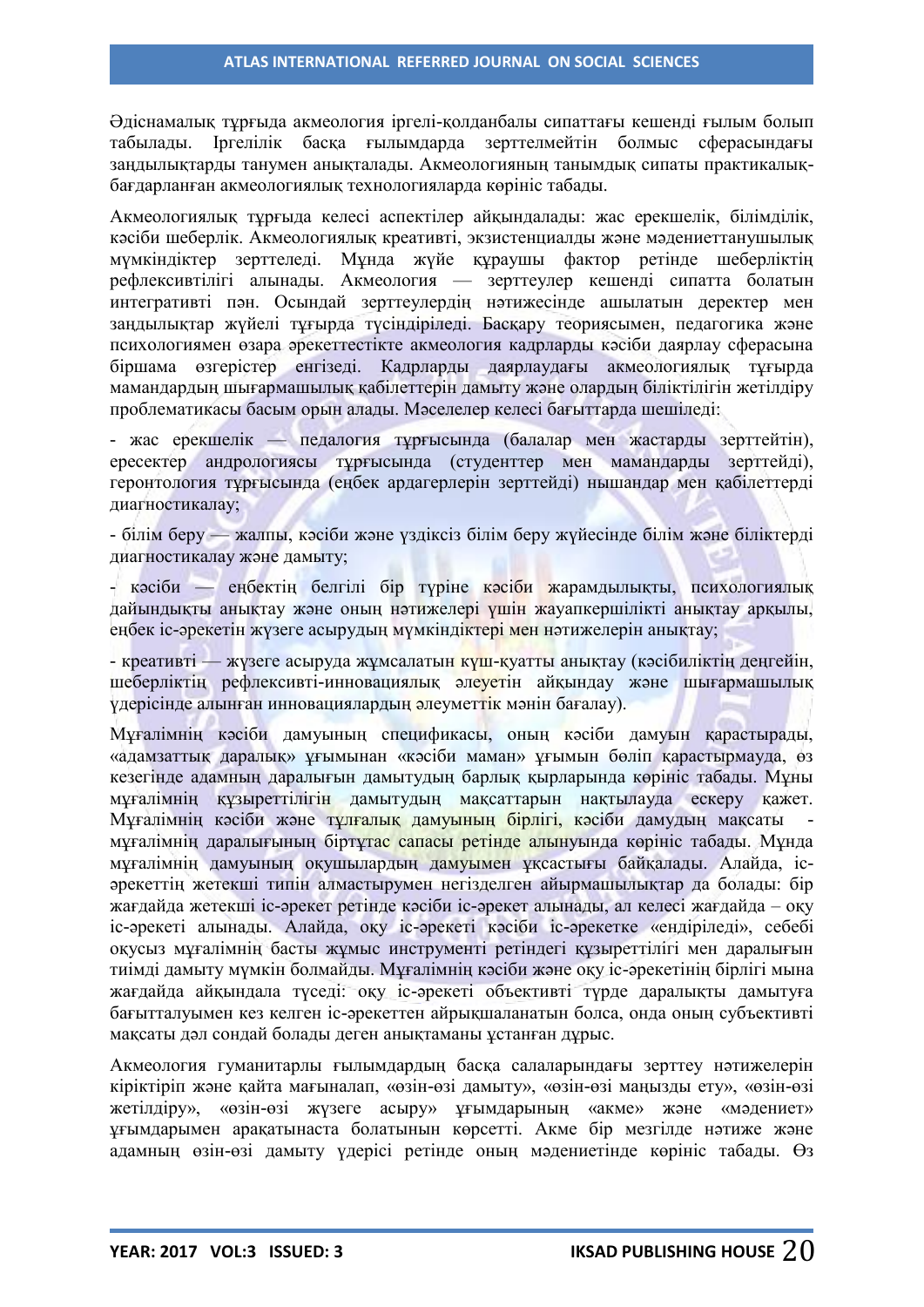кезегінде мәдениет өзін-өзі дамытудың интегральды көрсеткіші және осы үдерістің тиімділігін қамтамасыз ететін тұлғалық сапа ретінде болады.

Дамушы акмеологиялық тәжірибе көрсеткендей, адамның өзін қайта құрушы ісәрекетінің тиімділігі, психикалық өзін-өзі реттеу немесе креативтілікке, рефлексивті немесе аутопсихологиялық құзыреттілікке қатысты, жеткілікті зерттелген психологиялық-акмеологиялық феномендерге сүйенбейтін, белгілі тұлғалық сапалар мен құзыреттіліктер кешенінің болуымен немесе болмауымен негізделеді.

Тұлғаның деңгейінде оның өзіндік дамуы әртүрлі деңгейдегі жаңа құрылымдарды қалыптастыру және дамыту есебінен жүзеге асады. Белгілі жаңа құрылымдарды қалыптастыру және оларды тұлғалық сапалар ретінде бекіту, дамудың бір әлеуметтік жағдайының бұзылуына әкеледі, тұлғаның жаңа психологиялық бет-бейнесіне адекватты басқа бет-бейнесінің пайда болуын негіздейді. Сонымен бірге, талдау көрсеткендей, адам дамуының интегралды көрсеткіші ретінде және осы дамудың тиімділігін қамтамасыз ететін тұлғалық сапа ретінде мәдениет алынады.

Адамзат іс-әрекетінің барлық пәндік нәтижелерін сыртқы жағынан қамти отырып, мәдениет өзінің ішкі мазмұны бойынша адамның қоғамдық тіршілік иесі, біртұтас және үйлесімді тұлға, іс-әрекет субъектісі ретінде дамыту үдерісі болып табылады, сонымен бірге оны жетілдіру шамасы, адамға өзін-өзі дамыту үдерісін жеделдетуді қамтамасыз ететін тұлғалық жаңа құрылымдар, осы үдерістегі жаңа жетістіктерді бекіту және әрі қарай өзіндік қайта құруға даярлау үдерісі болып табылады. Өзін-өзі дамытудың акмежәне өзін-өзі жүзеге асырудың жетістік факторы ретіндегі тиімділігі, белгілі тұлғалық сапаның - акмеологиялық мәдениеттің қалыптасуымен және дамуымен негізделеді.

Адамның кемелденуінің шыңы (акме) – көпшамалы күй, ол адамның ұзақтығы бойынша өмірінің біршама кезеңін қамтиды және көрсетеді, аталған күй адамның тұлға, азамат, іс-әрекеттің кәсіби саласында маман ретінде қалыптасқанын көрсетеді. Сонымен бірге, акме ешуақытта статикалық құрылым болып табылмайды, ол біршама вариативтілікпен, өзгермелілікпен айрықшаланады. Қазіргі акмеологияны бірінші кезекте әртүрлі кәсіптегі адамдардың қандай жаста өркендеу кезеңіне өтетіні және осы деңгейді қанша уақыт нығайтатыны қызықтырады. Акмеологияның басты мәселесі – толыққанды кемелдіктің хронологиялық ұзақтығы емес, кез келген өмірлік кезеңді өркендеу кезеңіне айналдыруға қабілетті адамның рухани күйі.

Акмеология қазіргі заманғы қоғамның тұлғалық кемелденген және жедел өзгеретін әлеуметтік әлемнің жағымсыз жағдайларына төтеп беруге қабілетті, құзыретті мамандарға, жоғары білікті кәсіпқойларға деген қажеттілік негізінде туындады.

Сонымен бірге, акмеология адамның өзін кәсіпқой және тұлға ретінде құруда, жетілдірудің мүмкіндіктері туралы ұғымдарының артуына қуатты, кері әсер етуі мүмкін.

Акмеология қазіргі заманғы әлеуметтік, кадрлық, кәсіби, білім беру, педагогикалық және басқа мәселелерді шешу үшін өзінің маңыздылығын пратикалық тұрғыда дәлелдеп, өзіндік, дербес ғылым ретінде айқындалды. Акмеологияға деген ғылыми қызығушылық ешуақытта азаймайды. Бастау көздері педагогика мен психологияда болатын акмеология жаңа ғылым ретінде, білім беру сапасын арттыру мәселесі қазір белсенді түрде зерттеліп келеді. Акмеологияның пәнаралық сипаты жаңа мүмкіндіктерді іздеуге, сонымен бірге акмеологиялық мектептердің моделін құру мен апробациялаудың жаңа мүмкіндіктерін іздеуге мүмкіндік береді.